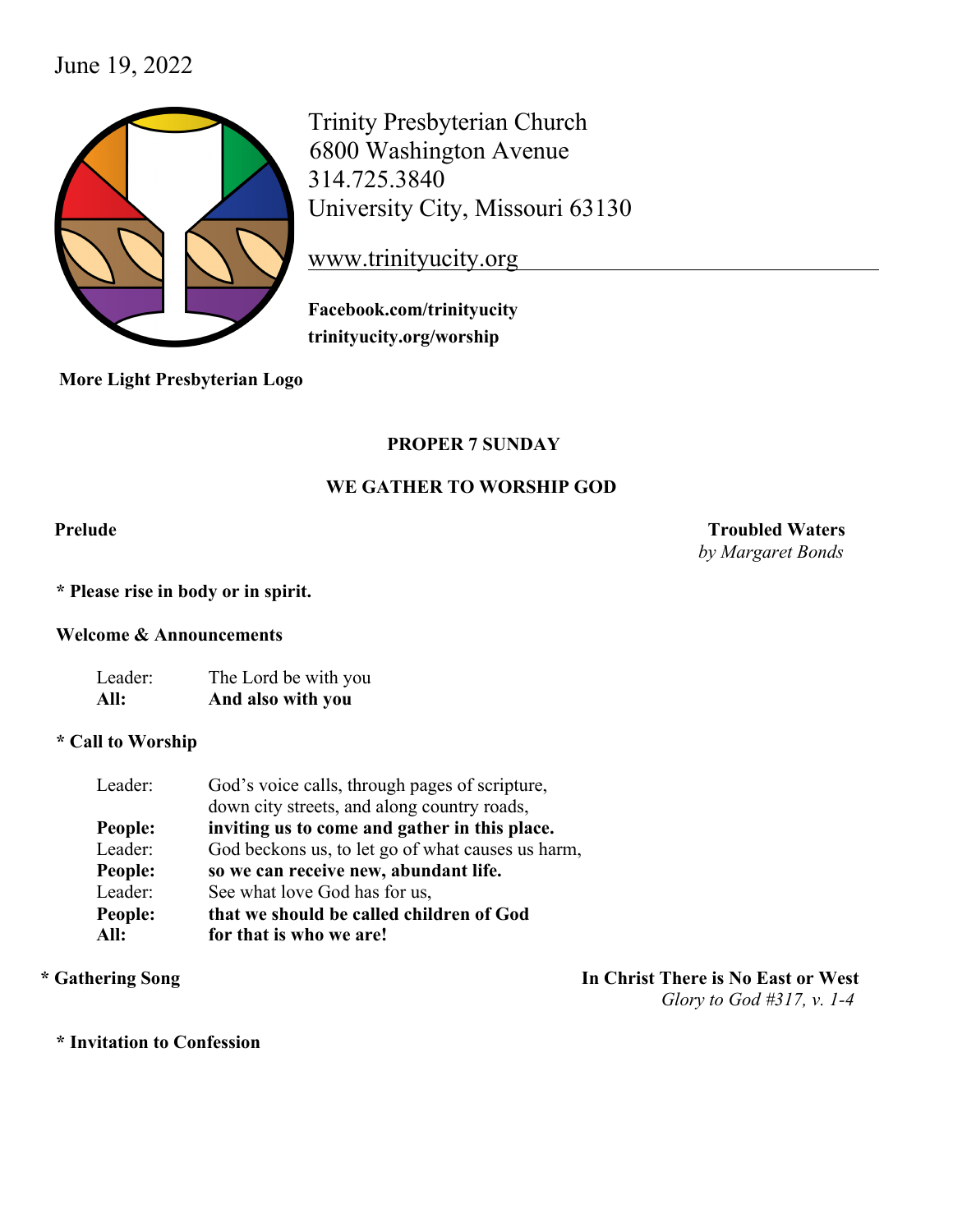**\* Prayer of Confession** (Unison)

### **Holy One,**

**From the beginning, You called humanity "very good". Through Jesus' life, death, and resurrection, You revealed Your steadfast love for the world; for every ethnicity and demographic, for the old and the young, for the poor and the rich. for the disabled and for the able bodied, for every gender and sexual orientation. Through baptism, you claim each aspect of who we are, marking us as your own and calling us beloved.** 

**And yet, we confess, that we do not always accept or believe in our own belovedness, or in the belovedness of others. We continue to deepen divides, marking boundaries to identify who's "in" and who's "out". We lose our voices when it's time to speak, or we say too much when it's time to listen.** 

**O Divine love, forgive us. Help us hear your voice calling us beloved, and may we recognize each other's belovedness. By the power of your Spirit, work through our hands, words, and daily decisions, to create a new community, where all are welcome, celebrated, and proclaimed to be "very good".** 

### **Amen**

## **\* Assurance of God's Forgiveness**

| Leader: | Siblings in Christ,                          |
|---------|----------------------------------------------|
|         | you are each fearfull, and wonderfully made. |
|         | From the beginning,                          |
|         | God proclaimed that you are very good,       |
|         | and in the waters of baptism,                |
|         | you were claimed as God's beloved child.     |
|         | Believe the good news that through Christ,   |
|         | You are forgiven.                            |
| People: | <b>Thanks be to God! Amen</b>                |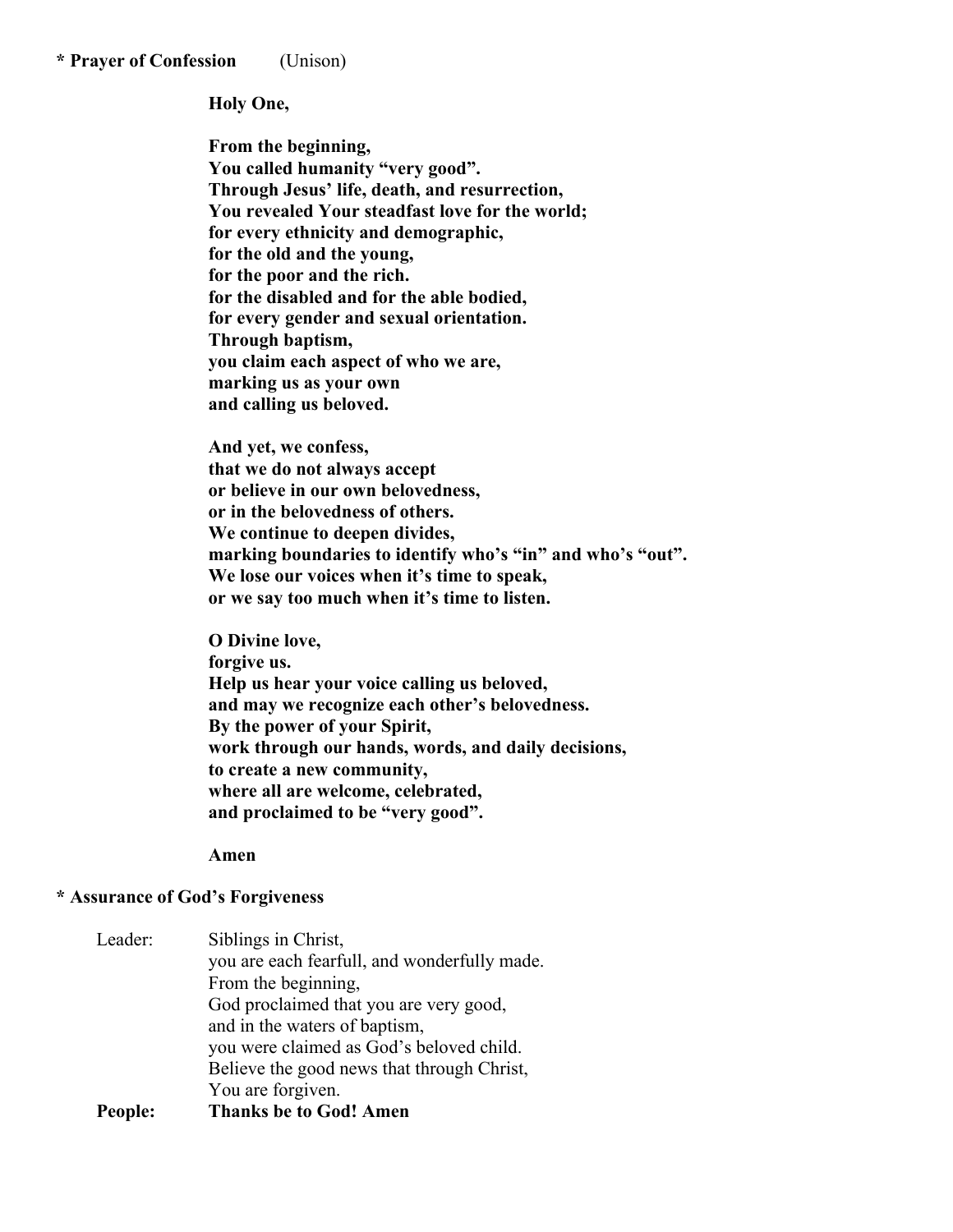### **\* Passing The Peace**

Leader: The peace of Christ be with you **People: and also with you.** 

*Please share the peace of Christ with those around you*

O LORD, you have searched me and known me. You know when I sit down and when I rise up;

## **Time with Children Rev. Mel Smith**

# **\* Song of Praise Glory to God, Whose Goodness Shines on Me**

*Glory to God #582, v. 1-2*

## **WE HEAR THE WORD OF GOD**

### **Prayer for Illumination**

## **First Scripture Reading Psalm 139.1-18**

 you discern my thoughts from far away. You search out my path and my lying down, and are acquainted with all my ways. Even before a word is on my tongue, O LORD, you know it completely. You hem me in, behind and before, and lay your hand upon me. Such knowledge is too wonderful for me; it is so high that I cannot attain it. Where can I go from your spirit? Or where can I flee from your presence? If I ascend to heaven, you are there; if I make my bed in Sheol, you are there. If I take the wings of the morning and settle at the farthest limits of the sea, even there your hand shall lead me, and your right hand shall hold me fast. If I say, 'Surely the darkness shall cover me, and the light around me become night', even the darkness is not dark to you; the night is as bright as the day, for darkness is as light to you. For it was you who formed my inward parts; you knit me together in my mother's womb. I praise you, for I am fearfully and wonderfully made. Wonderful are your works; that I know very well. My frame was not hidden from you, when I was being made in secret, intricately woven in the depths of the earth.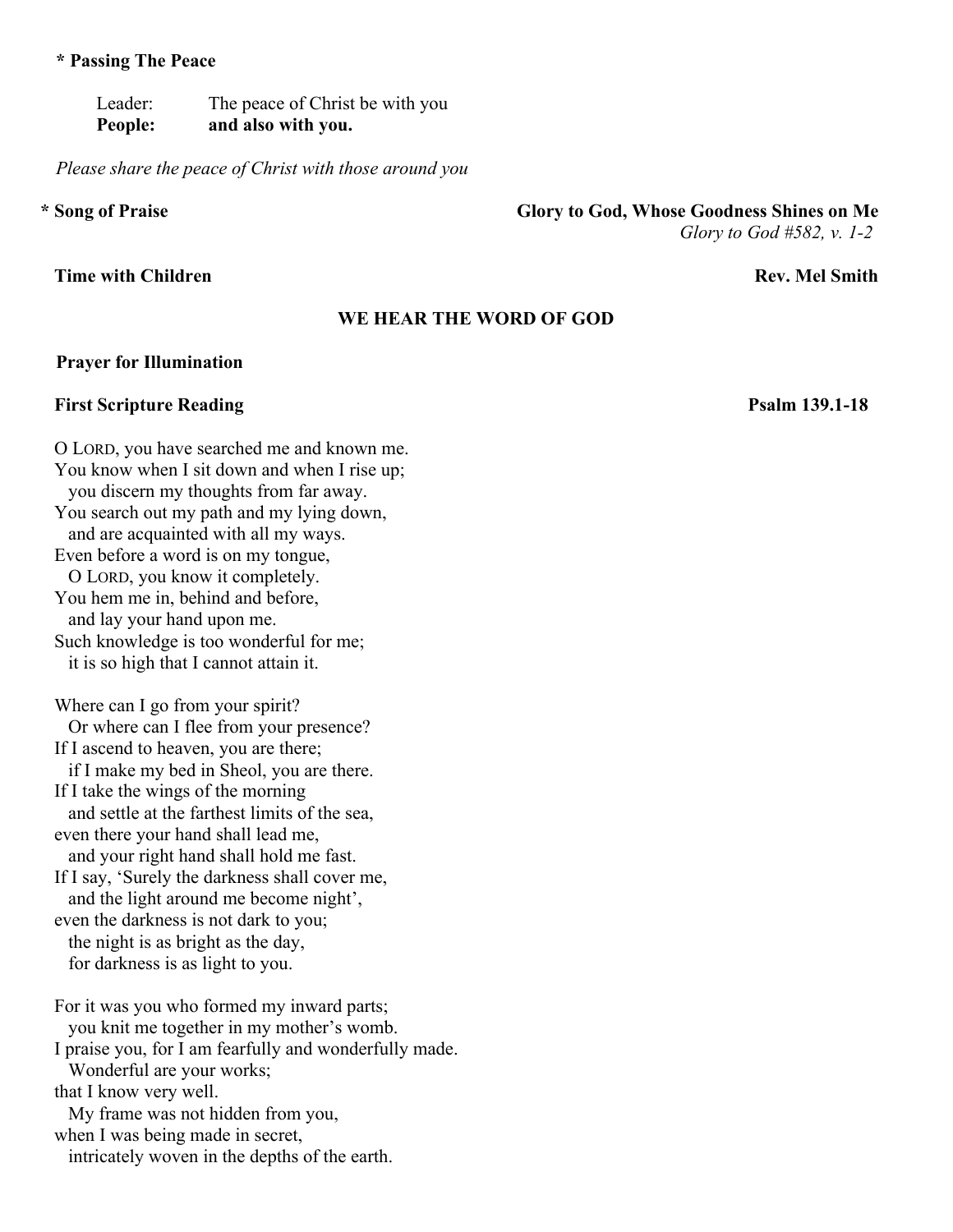**Anthem Sacred the Body** *Glory to God #27, v. 1-4*

Now before faith came, we were imprisoned and guarded under the law until faith would be revealed. Therefore the law was our disciplinarian until Christ came, so that we might be justified by faith. But now that faith has come, we are no longer subject to a disciplinarian, for in Christ Jesus you are all children of God through faith. As many of you as were baptized into Christ have clothed yourselves with Christ. There is no longer Jew or Greek, there is no longer slave or free, there is no longer male and female; for all of you are one in Christ Jesus. And if you belong to Christ, then you are Abraham's offspring, heirs according to the promise.

Leader: The Word of the Lord **All: Thanks be to God.**

 **Message "Finding Identity" Rev.** Mel Smith

## **Affirmation of Faith**

.'

**In Christ Jesus we are all children of God through faith. As many of us as were baptized into Christ have clothed ourselves with Christ. There is no longer Jew or Greek, There is no longer slave or free, There is no longer male and female; For all of us are one in Christ Jesus.** 

- 1. Sing a new world into being. Sound a bold and hopeful theme. Find a tune for silent yearnings. Lend your voice and dare to dream: dream a church where all who worship find their lives and loves belong. Sing a new world into being. Sing as Christ inspires your song!
- 2. Sing a new world into being where each gender class and race brings its rainbow gifts and colors to God's limitless embrace; where the lines that once divided form instead the ties that bind. Sing a new world into being: risk transforming heart and mind!
- 3. Sing a new world into being where the homeless find a home. Where no children ever hunger but are filled with God's shalom; Where all people work for justice, where all hate and vengeance cease. Sing a new world into being: raise the harmonies of peace.

# **Song of Response** Sing a New World Into Being

# **Second Scripture Reading Galatians 3.23-29**

Your eyes beheld my unformed substance.

In your book were written

all the days that were formed for me,

when none of them as yet existed.

How weighty to me are your thoughts, O God!

How vast is the sum of them!

I try to count them—they are more than the sand; I come to the end—I am still with you.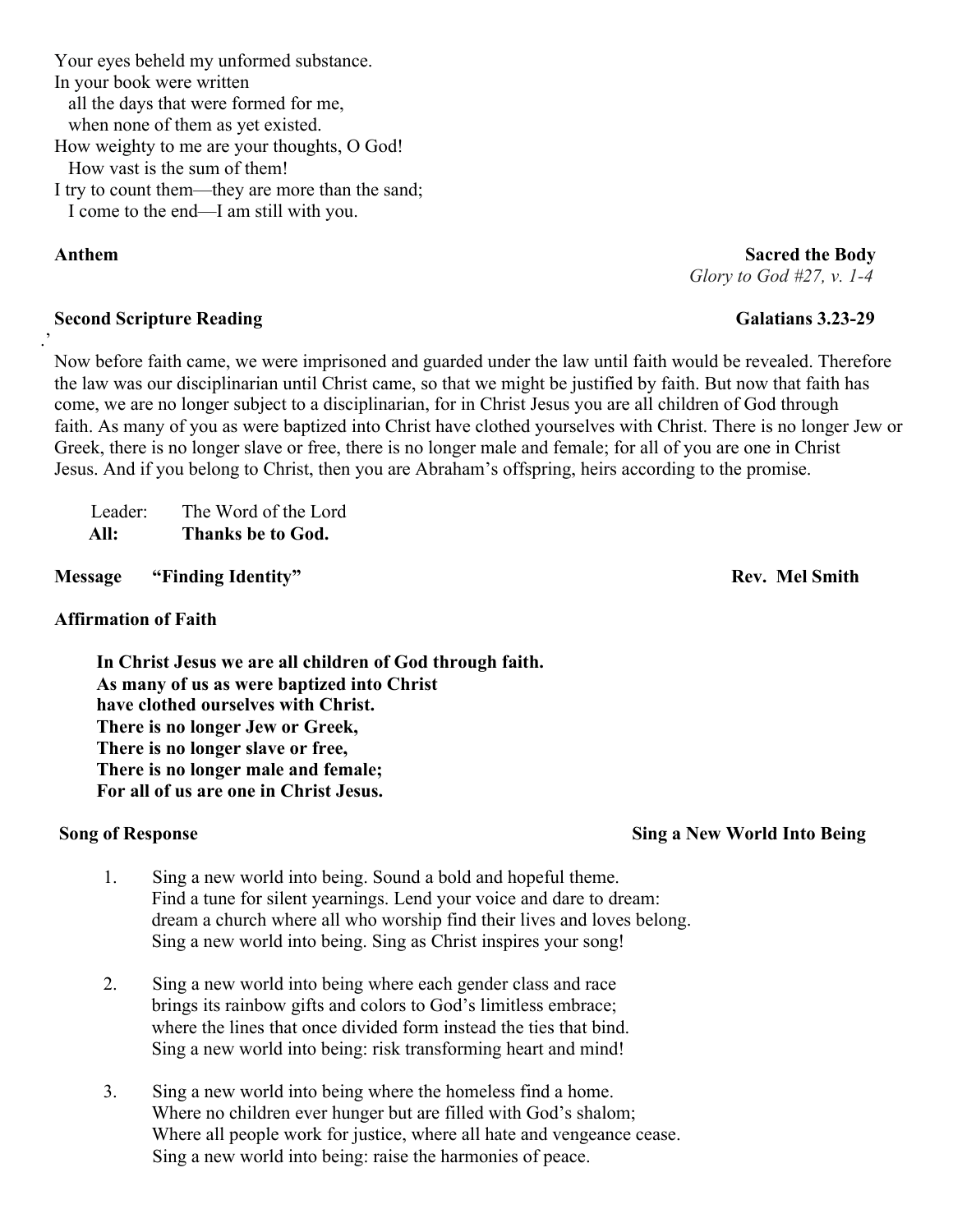4. Sing a new world into being. Join the ancient prophets' cry for a time of health and plenty when all tears have been wiped dry; when compassion flows like waters, pouring balm for all who grieve. Sing a new world into being: live the promise you believe!

## **Prayers of the People**

**The Lord's Prayer** 

**Our Father, Who art in heaven, Hallowed be thy name. Thy kingdom come, Thy will be done on earth as it is in heaven. Give us this day our daily bread and forgive us our debts as we forgive our debtors. And lead us not into temptation but deliver us from evil. For thine is the kingdom and the power and glory forever. Amen.** 

## **WE RESPOND TO GOD'S WORD**

**Offering** 

**Invitation**

 **Offertory** Psalm 42  *by Michel Guimont*

**\* Doxology We Are an Offering**  *Glory to God #710, v. 1*

## **Prayer of Dedication**

**God of abundance,** 

**we give you thanks, for all we have and for all of who we are.** 

**Out of gratitude, we bring the work of our hands, our time, energy and creativity. Receive these offerings and by your Spirit, turn them into good news: food for the hungry, water for the thirsty, comfort for the lonely, and welcome for the strangers – this we pray in the name of your son Jesus Christ,** 

**Amen.** 

## **Dedication of the Progress Pride Banner**

As members of Trinity Presbyterian church, we open our doors to all people who want to join in worship, fellowship, education, and service.

We welcome into membership all who profess faith in Jesus Christ without regard to gender, race, ethnic origin, worldly conditions, sexual orientation, disability, or any other human condition.

We elect and ordain persons who are called by God and who are committed to serving the Lord Jesus Christ in the Church.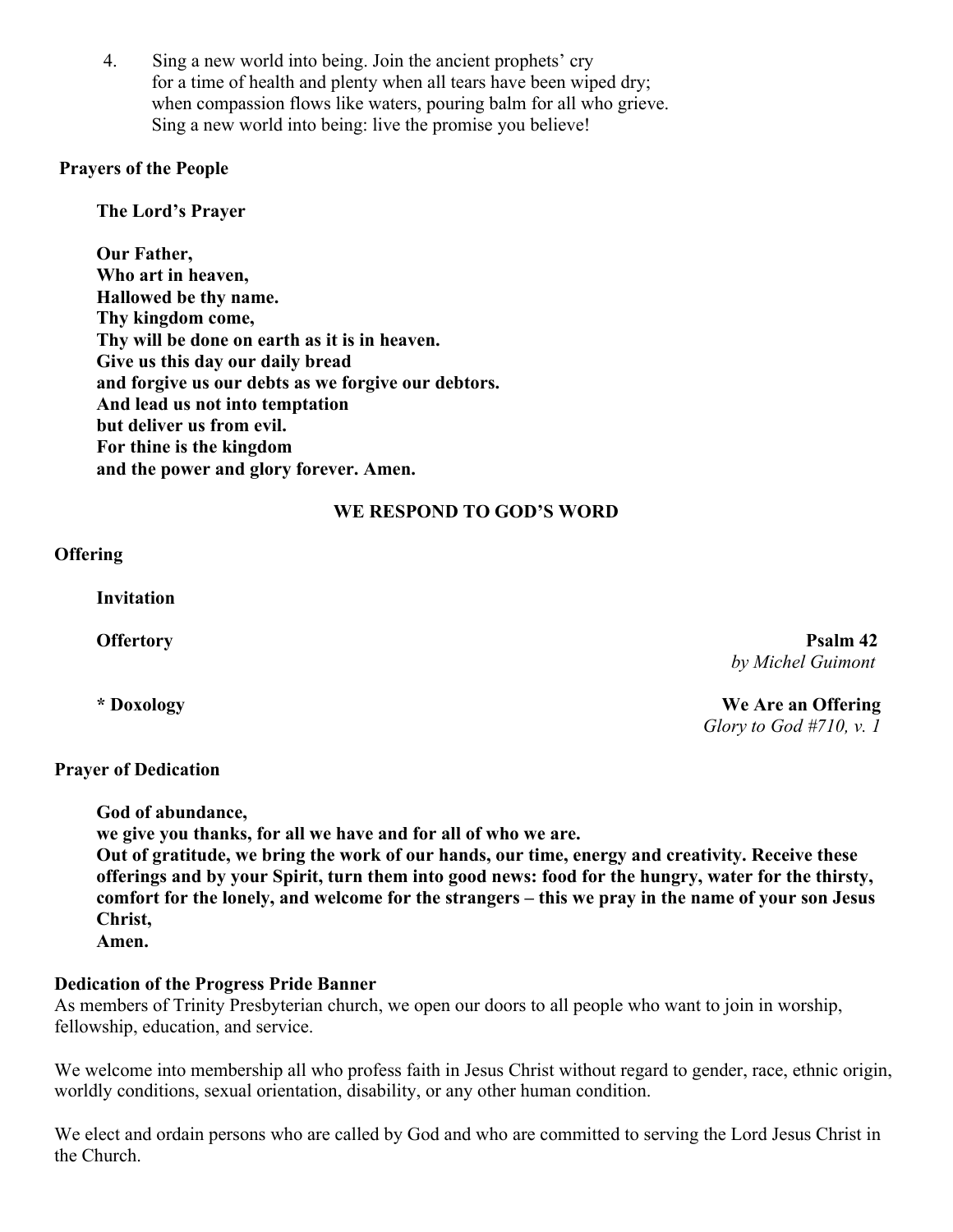Together we celebrate diversity, work for justice, and live with joy.

In this Spirit, as a More Light congregation, we are committed to working for the full participation of lesbian, gay, bisexual, transgender, queer, intersex, asexual and 2 spirit people in the life, ministry and witness of the Presbyterian Church (USA) and in society.

As a symbol of welcome, we have commissioned and installed the Progress Pride banner – and dedicate it now to the ministry of this church:

> **Holy One, may all who see the colors of this banner; feel welcomed into your house, be embraced by this community, see their own belovedness, and hear your voice proclaiming that they are "very good". This we pray in the name of your Son Jesus Christ. Amen.**

 **\* Song of Service For Everyone Born**  *Glory to God #769, v. 1-5*

## **\* Commission and Blessing**

**Postlude The Postlude 19th Contract A Contract A Southland Postlude 19th Contract A Jubilee**" from *From the Southland by H.T. Burleigh*

**Please join us in the Chapel for Fellowship after the service**

 Participants in Today's Worship **Children & Youth Minister – Hannah Peters Communications Coordinator – Katie Gibbons Director of Music & Pianist/Organist** – Christian Hendricks **Guest Pianist** - Vera Parkin **Liturgist –** Diane O'Brien **Pastor –** Mel Smith **Soloist –** Madeline Black **Technical Support** – Dylan Voss and Jim Person **Ushers** – Cathy Smith, Opal Barbour, Jan Schulte-Glad, Kitty Underwood

*Contact Trinity's staff and leadership by emailing admin@trinityucity.org or contacting the church office.*

## **Description of More Light Presbyterian's Logo**

The logo reflects their mission and incorporates the communion elements of bread and wine, as well as rainbow colors evocative of stained glass church windows. These elements express the hospitality of Christ, and of the welcoming church movement, and the theology and practice of the open table. We are called together as many grains that form one bread. We share one cup.

For more learn more about More Light Presbyterians and what it means to be a More Light congregation, please visit: www.mlp.org